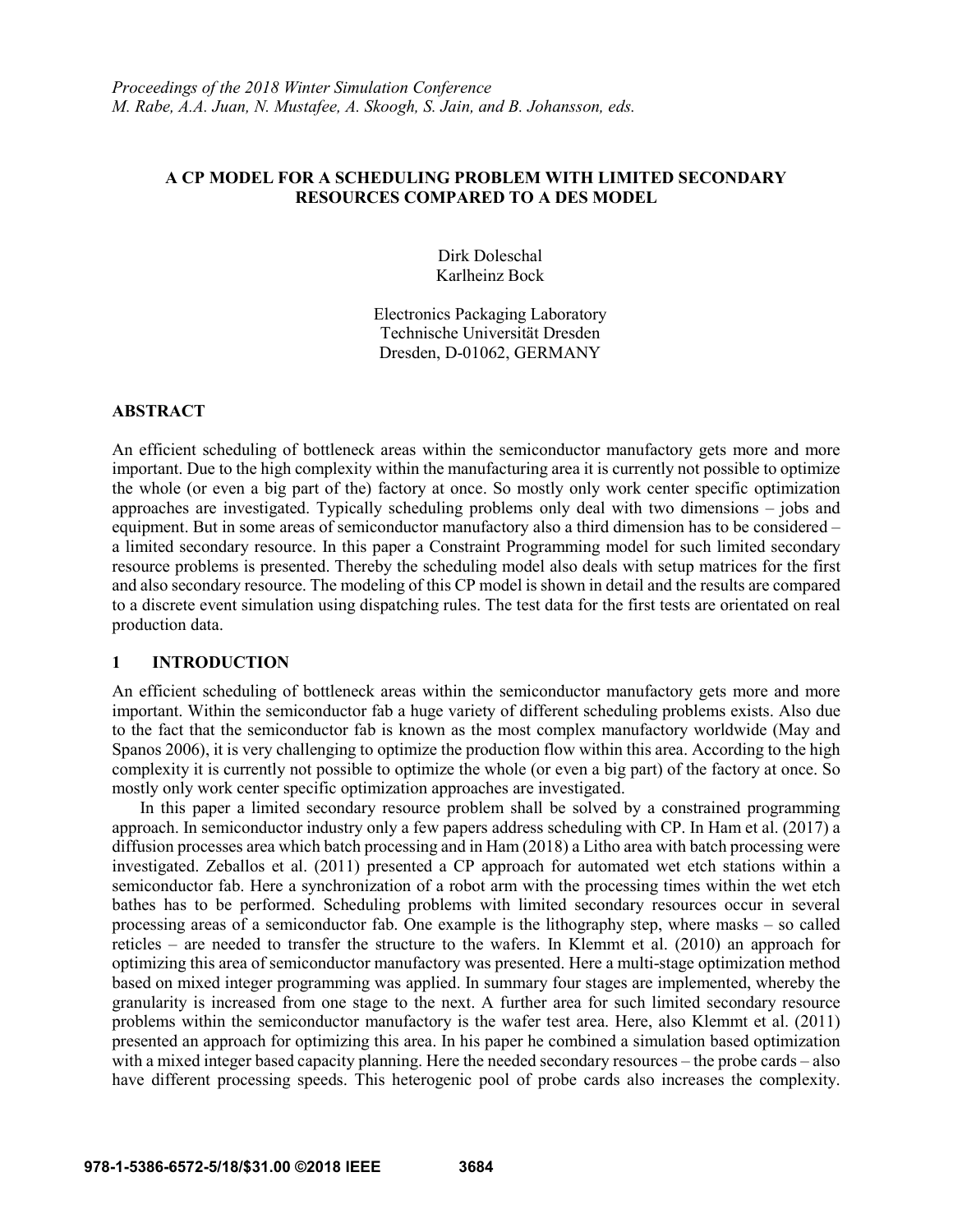Doleschal et al. (2013) investigated a secondary resource planer based on a mixed integer capacity planning combined with a discrete event simulation system.

In this work an investigation of scheduling a work center with limited secondary resources, as well as setup times, release dates and due dates are presented. For this a constraint programming model is established and compared to a discrete event simulation model. A publication which is comparable to this paper has not been found in literature until now. Typically in scheduling investigations, only a two dimensional scheduling problem is investigated. These two dimensions are the jobs and the resources, where the jobs have to be scheduled. In this investigation an additional third dimension is included which is the limited secondary resource. This third dimension increases the scheduling complexity.

The paper is structured as follows. In the second section the underlying secondary resource problem is defined in detail. Section 3 described the modeling of the constraint programming model. In contrast to this in section 4 the buildup of the simulation model is presented. The results are shown in section 5 and in the last section a short conclusion and outlook is given.

### **2 PROBLEM DESCRIPTION**

The underlying scheduling problem discussed in this paper can be found at several stations of a semiconductor fab. These are for example the lithography area and several test areas. In both parts of the semiconductor manufactory limited secondary resources are needed. In the lithography step these are for example reticle masks which are used to transfer the structure to the wafers. In the test areas these limited secondary resources may be probe cards which are needed to contact the electrical pads on the wafers or chips. Typically in these areas the secondary resources are very expensive and therefore only available in a limited number. Furthermore each product needs a separate secondary resource which may also depend on the current process step. This leads to a high number of different secondary resources but the number of secondary resources per type is relatively low.

In addition to the previous mentioned conditions in this investigation also sequence-dependent setup times exist. These setup times exist for the equipment as well as for the secondary resource. These times depend on several process parameters, i.e. the temperature.

The smallest unit to be processed within the factory is the lot. In this investigation this lot has to be processed on one equipment/secondary resource combination out of the allowed combinations. Thereby the secondary resource depends on the product and process step of the lot and furthermore, dedications exist which permit or forbid an equipment for processing the special lot or product. Typically in such scheduling problems, both resources – equipment and secondary resource – can be a bottleneck.

To adapt the model to be applicable for using within a real environment, also the current states of the equipment, the secondary resources as well as the jobs have to be considered.

Summarized the input data from the real environment into the scheduling model is as follows:

- Lot
	- o Release date
	- o Priority / Weight
	- o Due date
	- o Dedications
		- **Permitted equipment and secondary resource**
		- Process time for each combination
		- Needed setup for each combination
- Equipment
	- o Current setup (temperature, process program)
	- o Current secondary resource
	- o Current job
	- o Remaining runtime
	- o Current state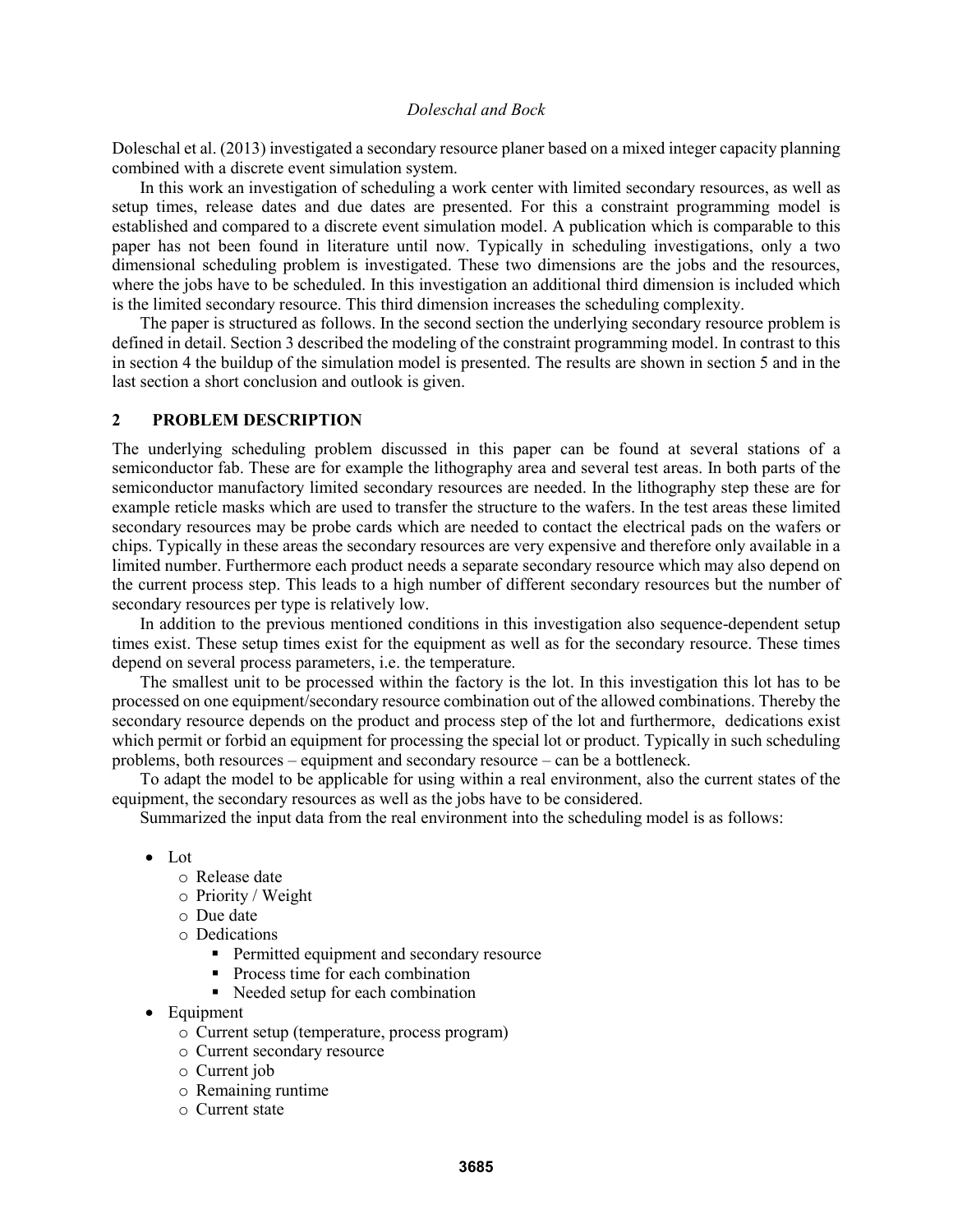- Secondary resource
	- o Current equipment
	- o Current state
- Setup matrices for
	- o Equipment
	- o Secondary resource

With this input data a scheduling model can be buildup. Objectives within this investigation are:

- Tardiness The summed amount of time, jobs are too late.
- Cycle time The summarized time, the jobs spent within the work center
- Number of setups The number of setups, the equipment have to perform
- Setup time The summed amount of time, the equipment is in a setup state

# **3 CP MODEL**

To build up a Constraint Programming (CP) model first the input data has to be defined. The underlying CP optimization system is the IBM ILOG CPLEX Optimization Studio. In this system a scripting language called OPL is implemented. Furthermore in contrast to Mixed Integer Programming the Constraint Programming is typically not build up with equation, rather with constraints which is like a verbal description of the problem. Due to this in this section also the constraints are used to describe the model and no mathematical description. In the further paper the lots which have to be processed on the equipment are called jobs. This is a convention which is often used for scheduling problems.

## **3.1 Input data**



Figure 1: CP input data.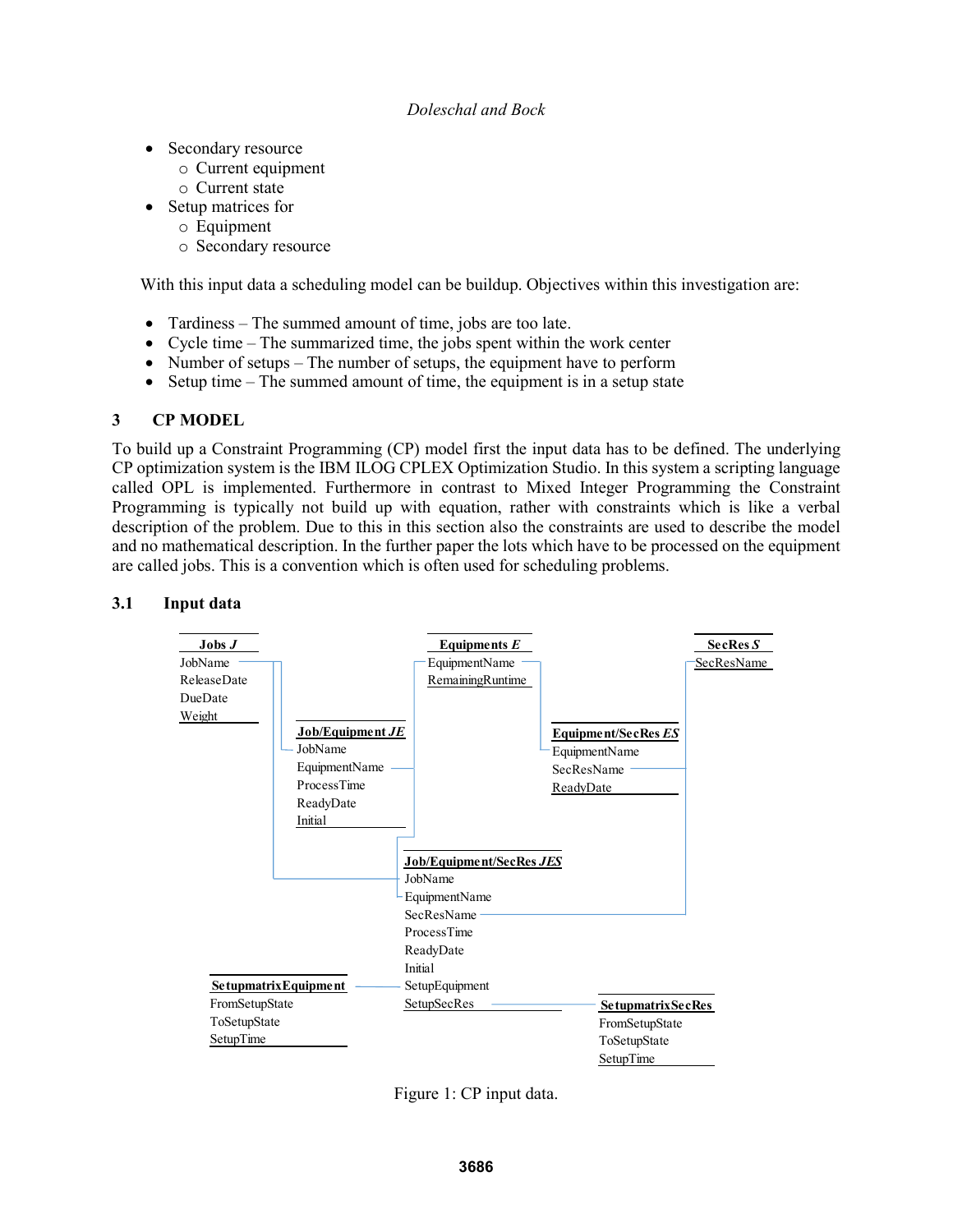The input data for the CP model is formatted as sets of tuples within the OPL language. Thereby a tuple includes several elements/information for a tuple member. The tuple sets for the CP model orientate on the input data defined in section 2. Figure 1 shows the input data and the data connections between the tuples.

Here 8 different tuple sets are defined. The blue lines between these sets defines the connection between these sets. The secondary resource is shortened as "SecRes" in this picture and also in the further CP model description this abbreviation is used.

The data set is build up in this way, that each basic resource (jobs, equipment and secondary resources) has its own data tuple set (*J*, *E* or *S*) with basic information. Furthermore there exist combinations of these basic tuples. For example the job/equipment tuple *JE* implements all allowed job/equipment combinations and regards the information like the process time or the ready date which is  $-$  in this case  $-$  the maximum of the release date of the job and the remaining runtime of the equipment. The same structure was applied to the equipment/secondary resource combinations. The "main" tuple in this data input is the job/equipment/secondary resource tuple *JES*. Here all possible tasks are defined for our 3-dimensional scheduling problem. The three dimensions are the jobs, the equipment and the secondary resources. This tuple has the highest granularity compared to all other tuples.

With this input data the CP scheduling model can be build up. As already mentioned the CP model is presented in this investigation using the IBM ILOG OPL language. Further information to this scripting language can be found in IBM (2017).

To access an item in the tuple, the following is spelled out. To access for example the JobName of job *j* ∈ *J* the following has to be written: *j*<sup>*JobName*. With this convention the decision variables for building up</sup> the CP model can be defined.

### **3.2 Decision variables**

To define a CP model first the decision variables have to be defined. Here the notation of the CP model is inspired by this one used in Ham (2017) and Ham (2018). Further information can also be found in the papers of Laborie and Rogerie (2008) and Laborie (2009). In this investigation first three interval variables for processing the jobs are defined:

| interval $SpanJobs_i$                                                                                                   | $\forall j \in J$   | (1) |
|-------------------------------------------------------------------------------------------------------------------------|---------------------|-----|
| interval $EQjobs_t$ optional $\in [t^{.\,edyDate}, \infty)$ size $t^{.ProcessTime}$                                     | $\forall t \in JE$  | (2) |
| interval SRjobs <sub>o</sub> optional $\in$ [ $o$ , <sup>ReadyDate</sup> , $\infty$ ) size $o$ , <sup>ProcessTime</sup> | $\forall o \in JES$ | (3) |

The first interval variable *SpanJobs* defines an interval for each job (1). The second interval variable (2) defines an interval for each allowed equipment/job combination. The earliest start date of this interval is the ready date defined within the tuple *JE*. This ready date is the maximum of the remaining runtime of the according equipment and the release date of the job. The length is defined by the process time. To allocate a secondary resource to the processing of a job on an equipment a third interval variable called *SRjobs* is needed. The allowed dedications of jobs to equipment and secondary resources are gained by the tuple input data. Here only allowed combinations exists. Here again the earliest start date of this job is defined by the ready date in the tuple set *JES*.

Furthermore two sequence variables are needed. One for the secondary resources and one for the equipment. With this sequence variable the regarding object gets the information, which task has to be processed at which time. A task thereby is the definition of processing a job on an equipment. Additionally this sequence variables can be used for the setup matrices:

sequence 
$$
EQ
$$
 sequence<sub>m</sub>  $\in$  SRjobs<sub>o</sub> types  $o$ .<sup>SetupEquiment</sup>  $\forall m \in E$ ;  $o \in JES$ :

 $o.$ *EquipmentName* =  $m.$ *EquipmentName* (4)

sequence *Sksequence<sub>r</sub>* 
$$
\in
$$
 *Skjobs<sub>o</sub>* types *o*.<sup>SetupSecRes</sup>  $\forall r \in S$ ;  $o \in JES : o$ .<sup>SecResName</sup> = *r*.<sup>SecResName</sup> (5)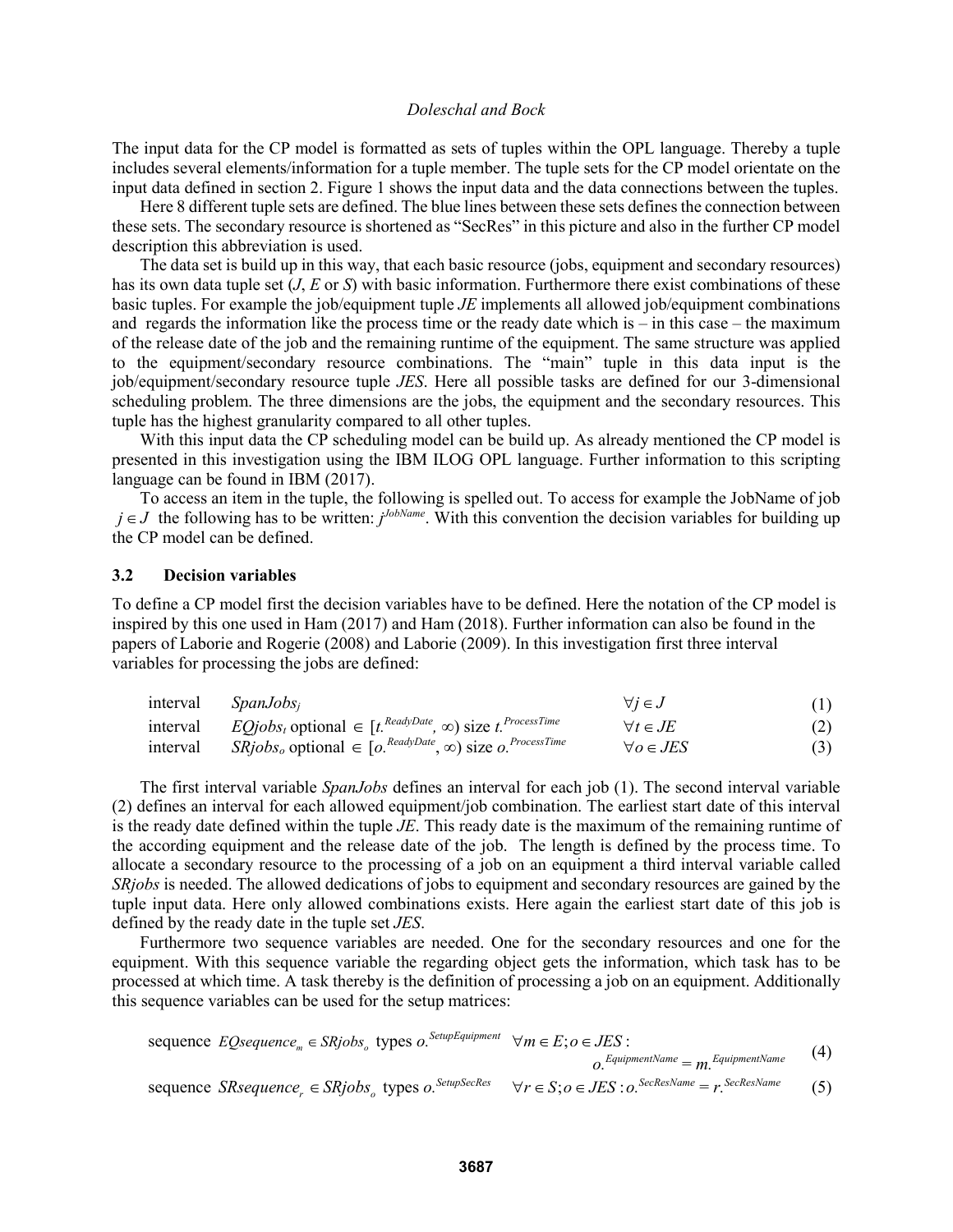The constraint (4) defines the sequence variable *EQsequence* for each equipment *m*∈*E* where all tasks from the interval variable *SRjobs* with the same *EquipmentName* are used. In (5) the sequence *SRsequence* is defined in the same way, especially that this variable is defined for the secondary resources. The information after "types" defines the parameter which is used for the setup matrix. In this case for the equipment sequence a setup index called "*SetupEquipment*" is used. This index depends on the several process parameters as well as the chosen secondary resource. For the secondary resources also a setup matrix is buildup which also uses the process parameters and additionally the equipment.

Furthermore for the objective tardiness a further decision variable is needed:

$$
\text{dvar } Tardiness_j \in \mathbb{R}^+ \qquad \qquad \forall j \in J \tag{6}
$$

With these decision variables and sequences the constraint model can be defined.

#### **3.3 Model**

With the defined input data and decision variables, a CP model for the presented problem can be written as:

| $noOverlap(EO sequencem, Set up matrix Equipment)$                                                                                                                       | $\forall m \in E$                          | (7)  |
|--------------------------------------------------------------------------------------------------------------------------------------------------------------------------|--------------------------------------------|------|
| noOverlap(SRsequencer,SetupmatrixSecRes)                                                                                                                                 | $\forall r \in S$                          | (8)  |
| $\mathit{alternative}(\mathit{Span} \mathit{Jobs}_j, \{\mathit{EQ} \mathit{jobs}_t\}_{\forall t \in \mathit{JE}: i, \mathit{JobName} = t, \mathit{JobName}})$            | $\forall j \in J$                          | (9)  |
| ${alternative (EQjobs_t, \{SRjobs_r\}_{\forall r \in JES:r}.\textit{JobName}_{\neg t}.\textit{JobName}_{\wedge r}.\textit{EquipmentName}_{=t}.\textit{EquipmentName}})}$ | $\forall t \in JE$                         | (10) |
| $presenceOf(EQjobst) = 1$                                                                                                                                                | $\forall t \in JE : t^{Initial} \equiv 1$  | (11) |
| $startOf(EQjobst) = 0$                                                                                                                                                   | $\forall t \in JE : t^{Initial} \equiv 1$  | (12) |
| $presenceOf(SRjobso) = 1$                                                                                                                                                | $\forall o \in JES : o^{Initial} \equiv 1$ | (13) |
| startOf(SRjobs <sub>o</sub> ) = 0                                                                                                                                        | $\forall o \in JES : o^{Initial} \equiv 1$ | (14) |
| $Tardiness_j \geq endOf(SpanJobs_j) - j^{DueDate}$                                                                                                                       | $\forall j \in J$                          | (15) |

With the constraint (7) it is ensured, that all tasks performed on an equipment cannot overlap another task performed on the same equipment. Furthermore the setup matrix SetupmatrixEquipment is embedded and executed by the CP solver. This means if two adjacent tasks on an equipment does not have the same setup type (defined in (4)) a setup time which is defined in the setup matrix has to be respected. The constraint (8) does the same thing as constraint (7), but this time for the secondary resources. Constraint (9) ensures that each job is assigned to exactly one equipment out of the allowed equipment. This is, because the interval variables *EQjobs* and *SRjobs* are optional, which means that the tasks in these variables can be scheduled but do not have to be scheduled. In contrast to this, the interval variable *SpanJobs* is not optional, which means, that each task/job within this variable has to be scheduled. With constraint (10) it is ensured – in the same way as in constraint (9) – that each task of *EQjobs*, which is active, has to be assigned to exactly one task out of the possible set of *SRjobs*. With the *alternative* constraint the tasks are also "connected". This means the start time and end time of the tasks are synchronized. Because in this investigation the work center is not empty in the beginning of scheduling, also "initial" constraints have to be buildup. These constraint are the constraints (11) - (14). Here for each task which is defined as "initial" it is ensured, that the associated task is active (for the *EQjobs* and *SRjobs*) and the start time of this task is at time 0, which is the beginning of the scheduling model. The last constraint (15) is used to calculate the tardiness for each job by comparing the end date of the scheduled task with the due date of the job. The variable *Tardiness* is chosen out of the set of positive real numbers, which ensures that the variable cannot be negative.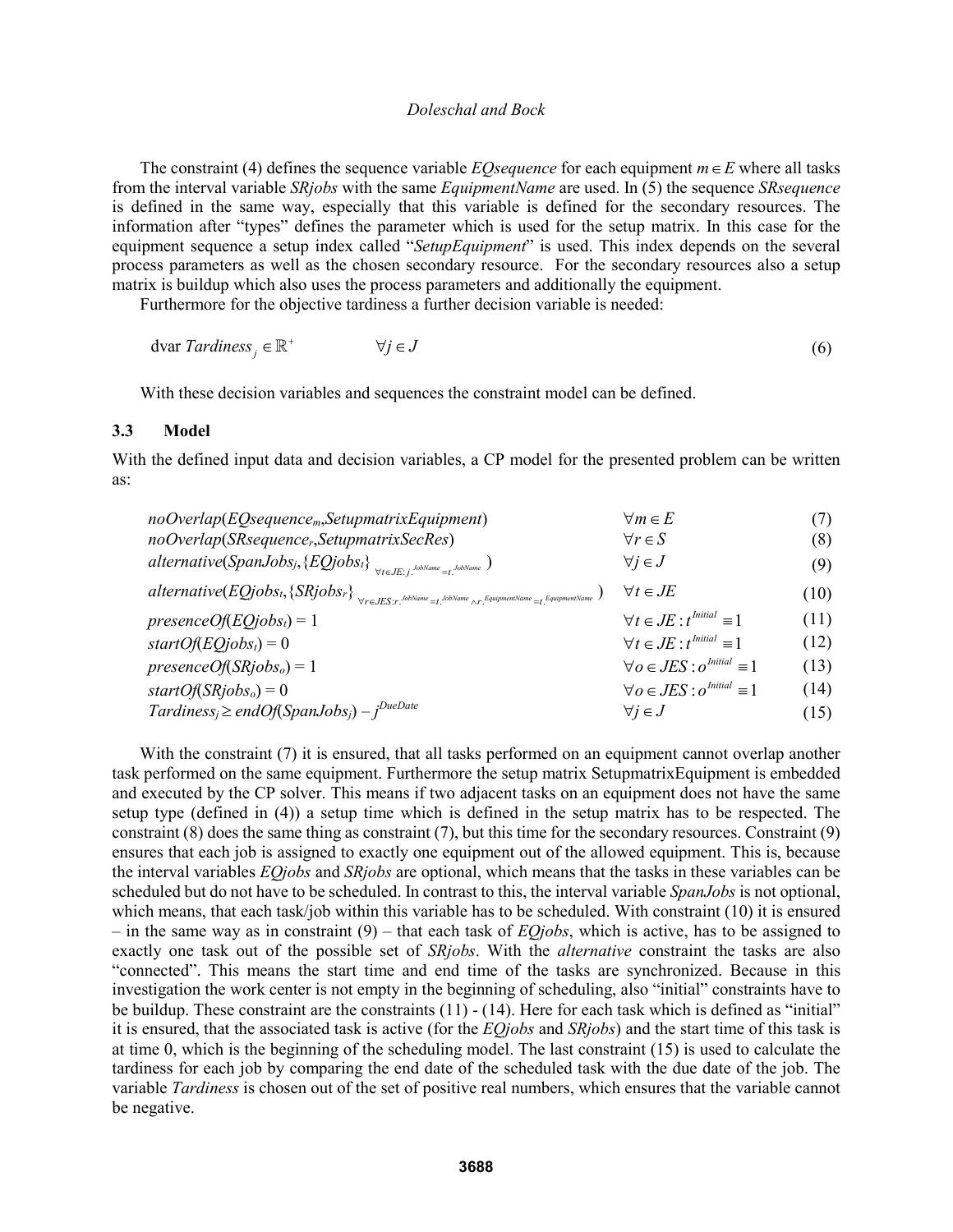With this model a permissible schedule can be calculated. To gain a good schedule regarding the objectives defined in section 2 a minimization objective has to be defined.

### **3.4 Objectives**

For defining the optimization goal for the CP model first the calculation of each objective is shown. For the tardiness already the auxiliary variable *Tardinessj* is defined and calculated in the CP model. To calculate the overall tardiness this variables must be summed up:

$$
TotalTardiness = \sum_{j \in J}Tardiness_j
$$
\n(16)

The cycle time can be calculated by the following equation:

$$
TotalCycleTime = \sum_{j \in J} endOf(Span jobs_j) - j^{\text{ReleaseDate}} \tag{17}
$$

To calculate the number of setups and setup time a much more complicated equation have to build up.

NrSetups<sub>m</sub> = 
$$
\sum_{o \in JES: \atop o^{Equipment\omega mce} = m^{\text{Equipment} \times \text{ame}}}
$$
o<sup>SetupEquipment</sup>  $\neq$  typeOfNext (EQsequence<sub>m</sub>, SRjobs<sub>o</sub>, o<sup>SetupEquipment</sup>) (18)

$$
TotalNrSetups = \sum_{m \in E} NrSetups_m
$$
\n(19)

Equation (18) calculates the number of setups for each equipment and in equation (19) this is summed up over all equipment. The setup time can be calculated using a similar equation like shown in (18):

$$
SetupTime_{m} = \sum_{o \in JES: \atop o^{EquipmentName = m^{EquipmentName}}} o^{SetupEquipment} \ne typeOfNext(EQsequence_{m}, SRjobs_{o}, o^{SetupEquipment})
$$
\n
$$
SetupTime_{m} \cdot SetupmatrixEquipment(o^{SetupEquipment}, typeOfNext(\cdots))
$$
\n
$$
TotalISetupTime = \sum_{m \in E} SetupTime_{m} \tag{21}
$$

Equation (20) also includes the *SetupmatrixEquipment*(). This function returns the setup time which is needed for a setup change from state *oSetupEquipment* to the new setup state *typeOfNext*(*EQsequencem*,*SRjobso*,  $o^{SetupEquipment}$ ). Equation (21) sum up the calculated *SetupTime<sub>m</sub>* for all equipment  $m \in E$ .

To control the importance of the four different goals additional weighting parameters  $\omega_T$ ,  $\omega_C$ ,  $\omega_{NS}$  and *ωST* are added for the four objectives tardiness, cycle time, number of setups and setup time. Now the overall optimization goal for CP model can be written as:

$$
\begin{array}{ll}\n\text{minimize} & \omega_{\text{r}} \cdot \text{TotalTardiness} + \omega_{\text{c}} \cdot \text{TotalCycleTime} \\
& + \omega_{\text{NS}} \cdot \text{TotalNrSetups} + \omega_{\text{ST}} \cdot \text{TotalSetupTime}\n\end{array} \tag{22}
$$

The CP optimization build up in this section will be compared to a simulation based optimization. The buildup of the simulation system is presented in the next section.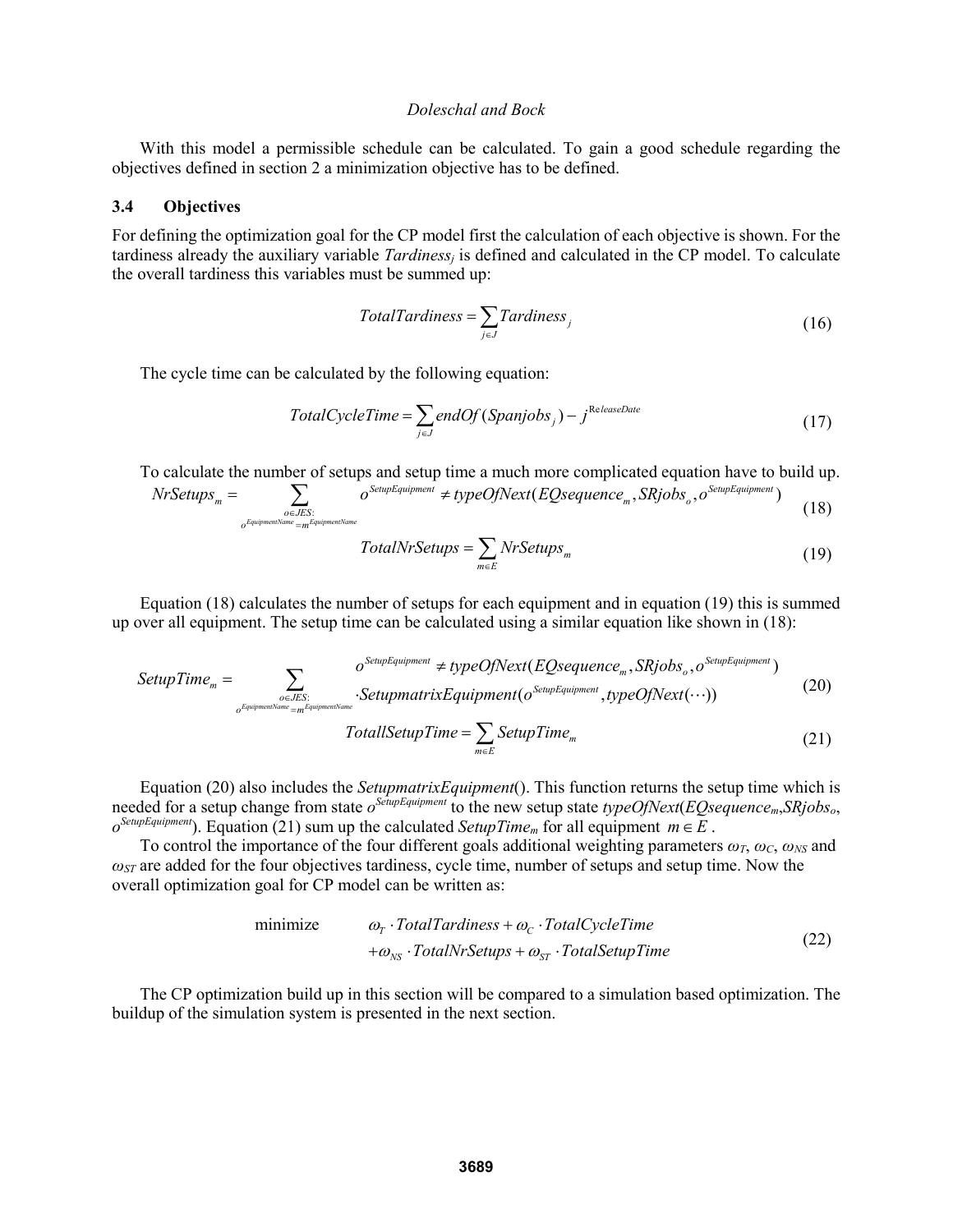## **4 SIMULATION MODEL**

For testing and comparing purposes a simulation model for the same problem was build up. The used software is the simcron MODELLER 3.3. This is a discrete event based simulation system. Here several main elements exists:

- Queues and machines In this stations typically processes are done and process time is consumed.
- Jobs This is the smallest unit which has to be processed by the stations.
- Routes A route defines, in which order the associated jobs have to be processed on which machines.
- Branches branches are similar to routes, except that branches only consists of one process step where several stations can be used for this step. Here it is possible to assign the job to only one station of the branch, to all stations or to a subset of the stations within this branch.
- Setup objects the setup objects are assigned to stations and uses a job property for choosing the right setup state. A setup matrix can be assigned to the setup object for the setup times.
- Event handler the event handler are very powerful tools to get a manual intervention to the simulation system. The event handler can be placed on nearly all objectives of the system and will be executed at special defined time (for example if a job is allocated to a machine or even if it wants to be allocated).

With this simulation system it is possible to depict the problem defined in section 2.

# **4.1 Structure of the simulation model**

The simulation model is build up in this way, that each job gets its own route. Furthermore all machines and secondary resources within the associated work center are depicted as machine stations.



Figure 2: Schematic view of simulation model.

The schematic buildup of the simulation model is presented in Figure 2. Here an exemplary route for one job is shown.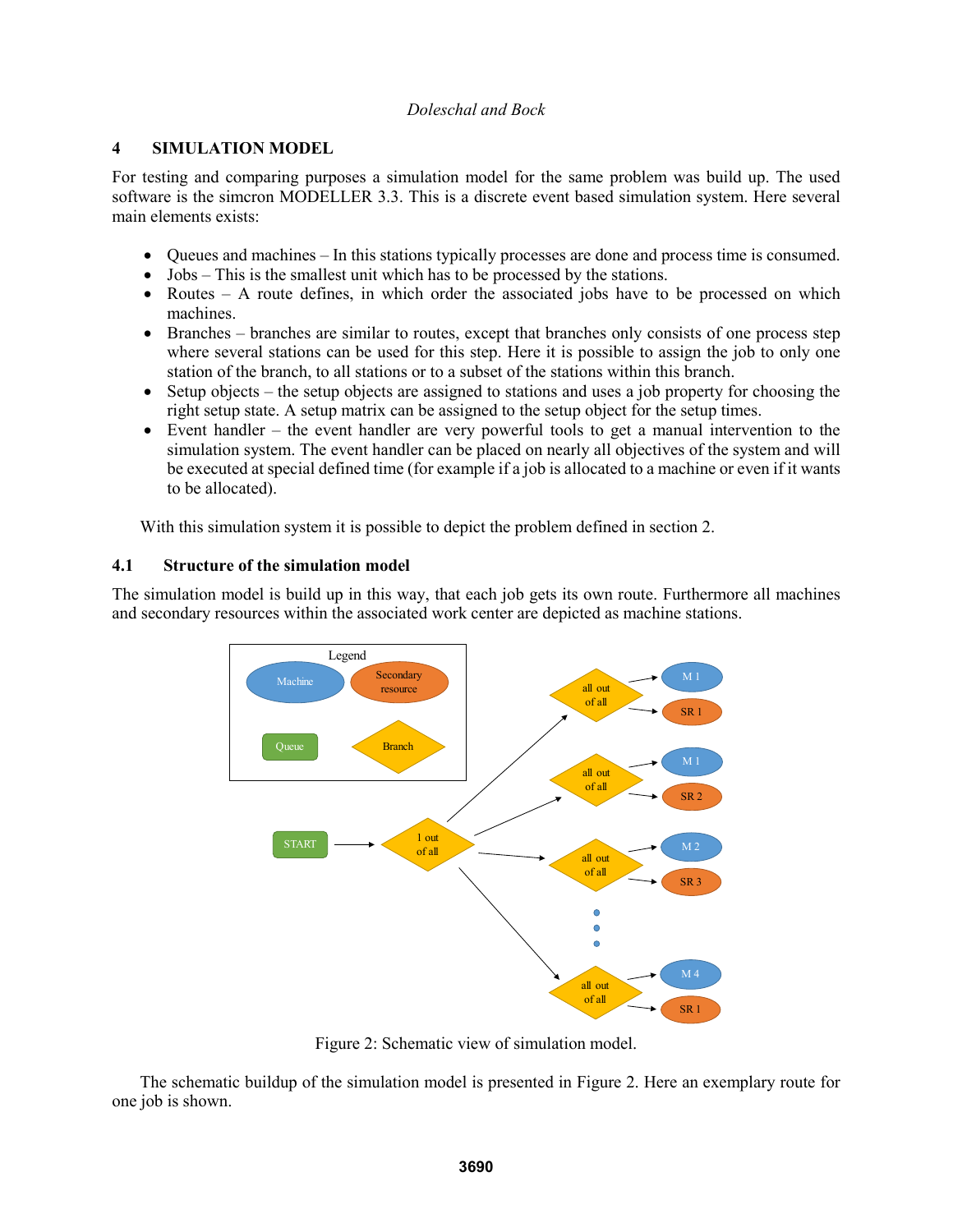Here a job is first located in a start queue. From this start queue the job is "moved" to the first branch. This branch includes all allowed machine/secondary resource combinations. Therefore, here in this branch the job has to use exactly one path out of all allowed paths. The elements in this branch are again branches. These (second) branches includes the special machines and secondary elements. In this branch the job has to be placed on both elements (machine and secondary resource) at the same time. With this buildup it is ensured, that a job uses a machine and secondary resource at the same time and the simulation model only place a job to a combination if both machine types are available.

The ordering of the jobs can be done in the START queue by using job properties. These could be for example the due date, priority, waiting time etc.. To gain relatively good results furthermore event handler are placed on the machines to ensure for example a setup minimization.

### **4.2 Dispatching rule**

The implemented dispatching rule is described in this section. As already mentioned the simulation model has two types of job ordering/dispatching. The first type is the job ordering in the START queue. In this testing model the ordering of the jobs is done by the due date. This means that jobs with a small due date are ordered first and jobs with a large due date are ordered at the end of the queue.

The second implementation of a dispatching rule is a setup minimization. Here each machine gets an event handler which is activated if a job wants to enter the machine. In this simulation model two different approaches for the setup minimization are implemented. The first approach is from the machine viewpoint and the second approach is from a job viewpoint.

The setup minimization of the machine view is called *SetupMinMachine* and works as following:

1. Checks if the setup state of the machine and secondary resource is identically to the needed setup state

a. If this is true, than the job is allowed to enter the machine/secondary resource combination

2. If the setup state does not match, the rule tests all other jobs within the START queue, if the needed setup state of another job is identically, than the asking job is denied.

The setup minimization of the job view is called *SetupMinJob* and works as follows. Here an additional factor  $\omega$  is implemented to adjust the dispatching rule:

- 1. If a job wants to enter a machine, all possible branches of this job are tested and the minimum setup time *t*min is noticed.
- 2. Then only these branches with a setup time  $\leq t_{\min} \cdot \omega$  are allowed.

Now, the results from these simulation models are compared to the results gained by the constraint programming approach. To test both methods test data from real industry environment is used. Due to confidentiality this data is anonymized.

#### **5 RESULTS**

In this first investigation three different test sets are used. The test sets are build up artificially but the structure is orientated on real data.

| <b>Parameter</b>              | Test set 1 | Test set 2 | Test set 3 |
|-------------------------------|------------|------------|------------|
| Number of jobs                | 140        | 200        | 80         |
| Number of equipment           |            |            |            |
| Number of secondary resources | 40         | 50         | 30         |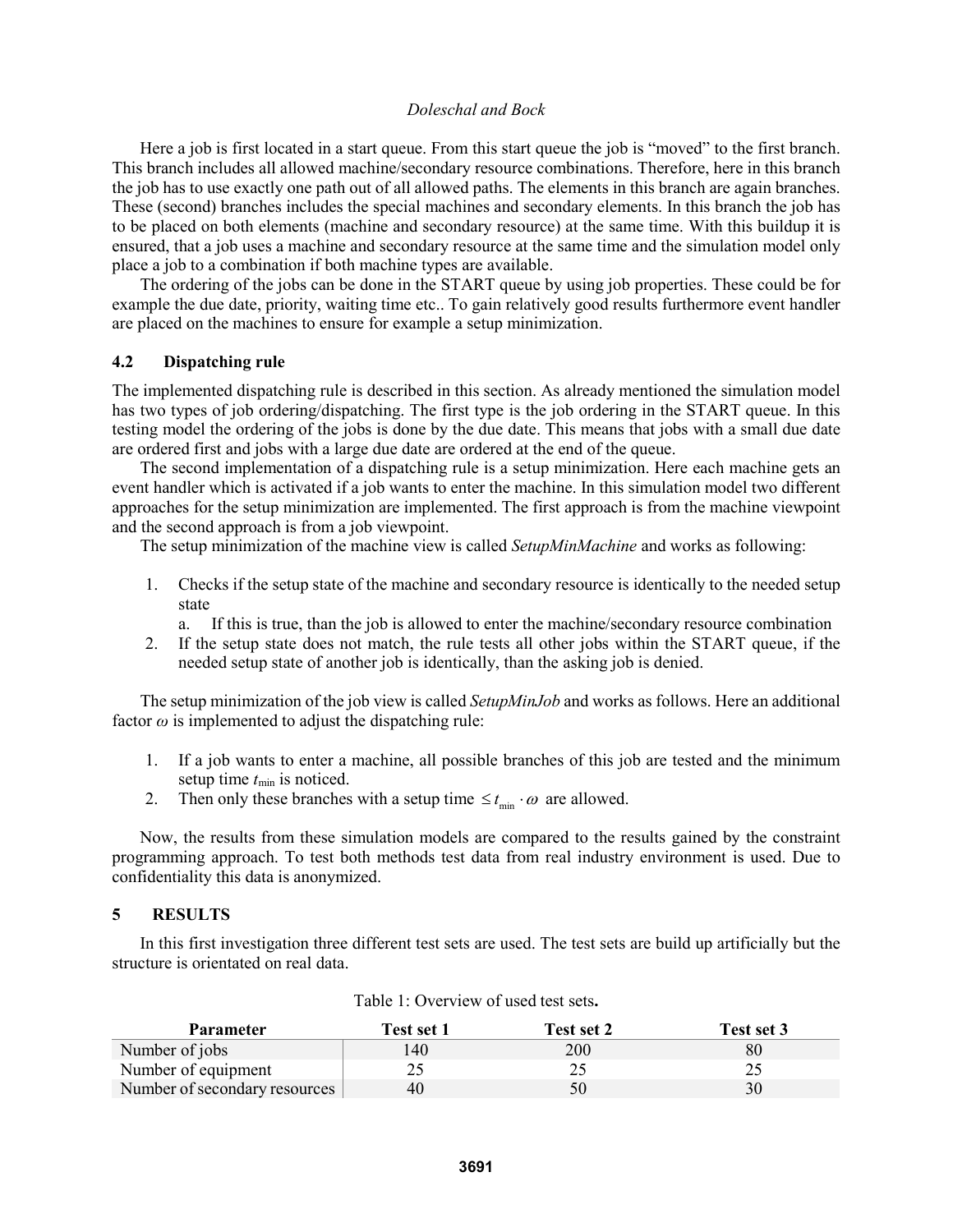All additional data are the same as shown in section 2 and 3.1. Parameters like the machine utilization, range of job release dates or due date range is tried to keep equal for each test sets. Due to the near to real environment a detailed information of these test sets could not be given.

For the CP optimization an optimization time of two minutes is allowed. This time is chosen due to the fact that the method should be used in an real fab environment where the calculation time is very limited. The optimization uses only one thread and is done on a Notebook with an Intel i7-4600U CPU and 12 GB RAM. In summary four different CP optimization parameters are used:

| <b>Parameter</b>               | 7P 1 | $\mathbb{P}$ 2 | CP 3 | `P 4 |
|--------------------------------|------|----------------|------|------|
| Tardiness $\omega_T$           | l 00 | 000            | 1000 | 100  |
| Cycle time $\omega_c$          |      |                |      |      |
| Number of setups $\omega_{NS}$ | 1000 | 000            | 1000 | 1000 |
| Setup time $\omega_{ST}$       |      |                |      |      |

Table 2: Different parameters for CP approach.

The parameters are chosen in this way, that the dimensions of the single result values are nearly the same. So in average the cycle time is about 1000 time the number of setups or ten times of the setup time.

All results are normalized. This means for each test set and objective the minimal result was calculated and then all values from this result was divided by the minimum value. With this normalization the smallest value can only be 1.

For each test set an own result figure was generated. In Figure 3 the result for the first test set is shown. Here it can be seen, that the CP approach generates good results for the cycle time, and depending on the parameters for the number of setups (CP 2) and tardiness (CP 3). Overall CP 2 seems a good compromise for this test set compared to the simulation. For the simulation it can be seen, that set *SetupMinJob* dispatching rule generates a low setup time.





In Figure 4 the results for test set 2 are presented. This is the biggest test set in this investigation. The high number of jobs in this test set leads to more worse results compared to the simulation model. If the setup time is also used in the constraint programming approach, the number of additional conditions rises dramatically and leads to bad results – especially for bigger problems. Overall the *SetupMinMachine* simulation model seems to be best for this test set. The highest value for the cycle time was calculated by CP4 with 4.5% above the best calculated cycle time. CP2 calculated the best value for the tardiness. This example shows, that the constraint programming also highly depends on the chosen parameters.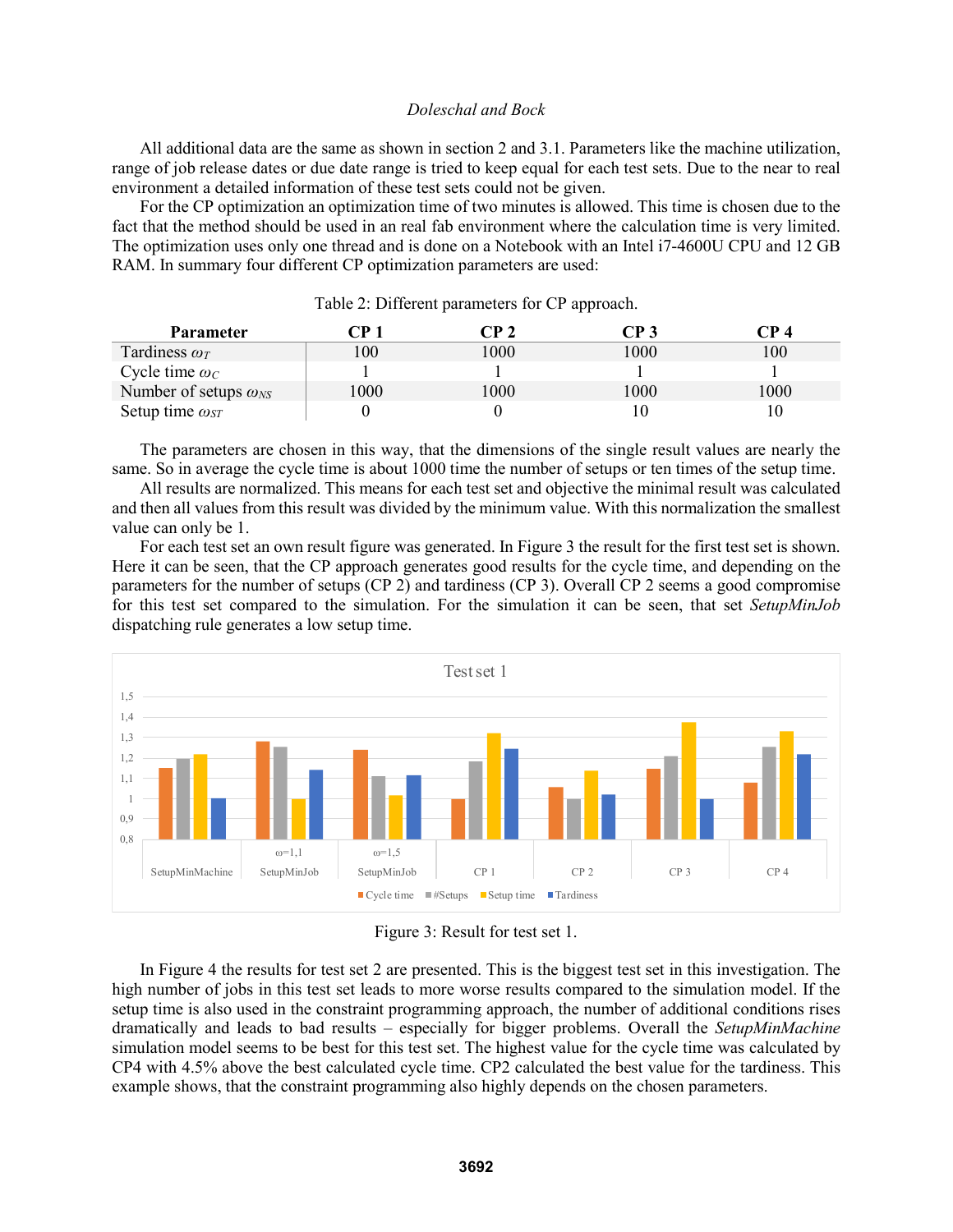

Figure 4: Result for test set 2.

The results for the last test set are shown in Figure 5. This is a much smaller test set compared to the first and second test set. Due to the smaller amount of constraints and conditions the results for the CP model are much better than the results from the simulation model. Depending on the priority of the objectives, CP 2 or CP 4 seems to perform good for this test set.



Figure 5: Result for test set 3.

# **6 CONCLUSION AND OUTLOOK**

In this investigation a constraint programming approach for a limited secondary resource problem with setup matrices for a work center scheduling model is presented. This model is build-up using the IBM ILOG CPLEX Optimization Studio. The formulation in this work orientates on the IBM OPL language using the special CP constraints. The propagated CP model is further compared to a simulation based approach. Here two different dispatching rules are tested. Objectives in this investigation are the cycle time, tardiness, number of setups as well as the setup time. The results show, that CP can outperform the simulation model if the underlying scheduling problem is not too big. Otherwise the CP model gets too complex, which ends in worse results.

This complexity problem has to be researched more in detail and also it seems to be important to find methods to reduce problem complexity or to divide the problems in smaller disjunctive units which could be solved independently. Furthermore, to make the problem more realistic also reentrances of jobs in the same work center should be considered. Such reentrances typically occur in the semiconductor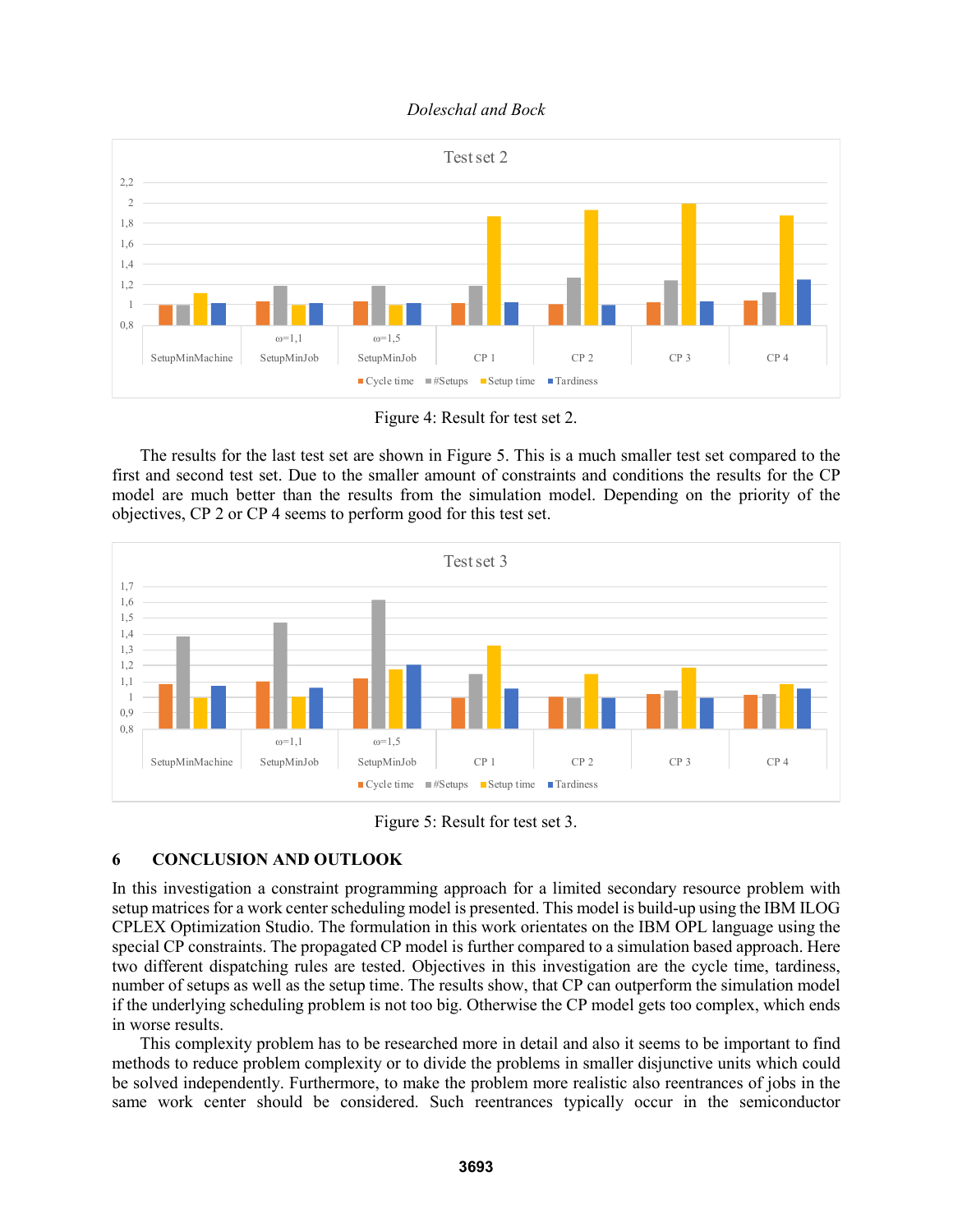manufactory. For example in the wafer test in the frontend or in the backend test the jobs typically have several test steps where the same pool of machines can be used. For such problems it would also be interesting, how good the simulation model can perform with that, in comparison to a constraint programming based approach. With such reentrance problems the complexity also increases. In a further stage this approach can be implemented in a rolling horizon manner. This would give a better assessment of the impact.

### **ACKNOWLEDGEMENT**

This project has received funding from the Electronic Component Systems for European Leadership Joint Undertaking under grant agreement No 737459. This Joint Undertaking receives support from the European Union's Horizon 2020 research and innovation program and Germany, Austria, France, Czech Republic, Netherlands, Belgium, Spain, Greece, Sweden, Italy, Ireland, Poland, Hungary, Portugal, Denmark, Finland, Luxembourg, Norway, Turkey.

## **REFERENCES**

- Doleschal, D., G. Weigert, A. Klemmt, and F. Lehmann. 2013. "Advanced Secondary Resource Control in Semiconductor Lithography Areas: From Theory to Practice". In *Proceedings of the 2013 Winter Simulation Conference*, edited by R. Pasupathy et al., 3879-3890. Piscataway, New Jersey: IEEE.
- Ham, A. 2018. "Scheduling of Dual Resource Constrained Lithography Production: Using CP and MIP/CP". *IEEE Transactions on Semiconductor Manufacturing* 31(1):52–61.
- Ham, A., J. Fowler, and E. Cakici. 2017. "Constraint Programming Approach for Scheduling Jobs with Release Times, Non-identical Sizes, and Incompatible Families on Parallel Batching Machines". *IEEE Transactions on Semiconductor Manufacturing* 30(4):500-507.
- IBM 2017. *IBM ILOG CPLEX Optimization Studio OPL Language Reference Manual*. Version 12, Release 8 ed. IBM, USA.
- Klemmt, A., J. Lange, G. Weigert, F. Lehmann, and J. Seyfert. 2010. "A Multistage Mathematical Programming-based Scheduling Approach for the Photolithography Area in Semiconductor Manufacturing". In *Proceedings of the Winter Simulation Conference,* edited by B. Johansson et al., pp. 2474-2485. Piscataway, New Jersey: IEEE.
- Klemmt, A., J. Lange, G. Weigert, E. Beier, and S. Werner. 2011. "Combination of simulation and capacity optimization for detailed production scheduling in semiconductor manufacturing". In *Proceedings of the 21th International Conference on Flexible Automation and Intelligent Manufacturing, June 26<sup>th</sup>* – 29<sup>th</sup>, Taichung, Taiwan, 603-610.
- Laborie, P. 2009. "IBM ILOG CP Optimizer for Detailed Scheduling Illustrated on Three Problems". In *Integration of AI and OR Techniques in Constraint Programming for Combinatorial Optimization Problems*, edited by W.-J. van Hoeve and J. N. Hooker, 148–162. Berlin, Heidelberg: Springer.
- Laborie, P. and J. Rogerie. 2008. "Reasoning with Conditional Time-Intervals.". In *Proceedings of the 21st FLAIRS Conference*, edited by David C. Wilson and H. Chad Lane, May 15<sup>th</sup> – 17<sup>th</sup>, Florida, USA, 555–560.
- May, G. S. and C. J. Spanos. 2006. *Fundamentals of semiconductor manufacturing and process control*. New Jersey: John Wiley & Sons, Inc.

Zeballos, L. J., P. M. Castro, and C. A. Mé ndez. 2010. "Integrated Constraint Programming Scheduling Approach for Automated Wet-etch Stations in Semiconductor Manufacturing". *Industrial & Engineering Chemistry Research 50*(3):1705-1715.